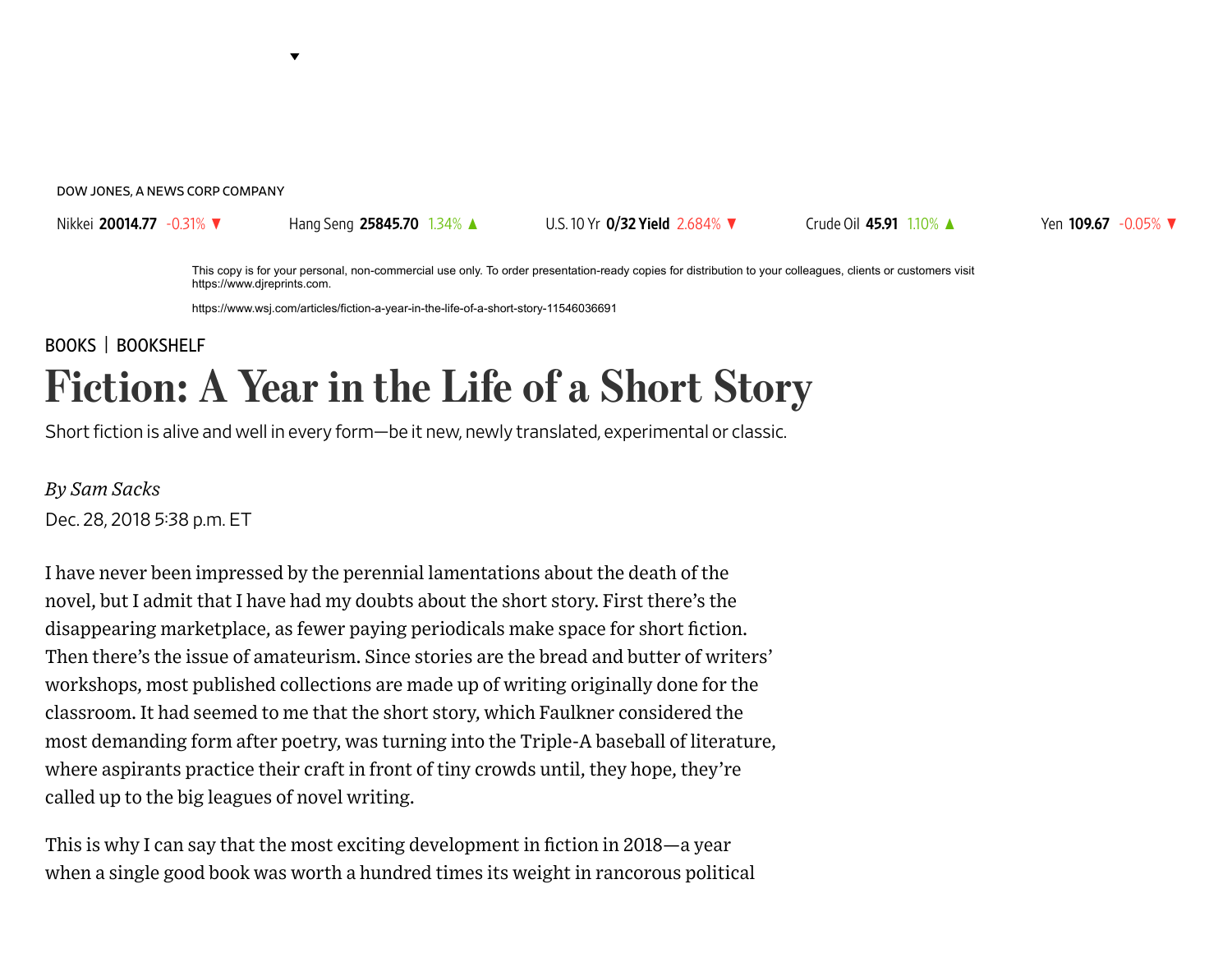arguments—was the unexpected banquet of top-notch story collections. These books belied my longstanding worries because they weren't dominated by promising tyros fresh out of grad school but rather by publishing veterans lured back to the story form by the grace and artistry that one can achieve in tight spaces.



PHOTO: GETTY IMAGES

Lauren Groff's "Florida" (Riverhead) is a fine example of the trend. Ms. Groff made her name with the 2015 conversation- piece novel "Fates and Furies," yet in truth that sprawling book was messily cluttered with allusions and parroted prose styles. In contrast, "Florida," about family life on the fritz in the

fever swamps of the Sunshine State, crams the same intensity and restless invention into pressure-cooker stories of 20 pages.

Another exemplar of controlled chaos is Christine Schutt's "Pure Hollywood" (Grove), where the stories' violence is held in the tension by the poetic rigor of the language. These stunning miniatures are like bonsai trees pruned with a switchblade. Just as powerful is Catherine Lacey's "Certain American States" (FSG), whose careering, periodic sentences drive against the reader like meteorological events.

John Edgar Wideman's collection "American Histories" (Scribner) is his best work of fiction in nearly 30 years. The heartbreaking force of these vignettes is less in the prose, which is elegant and restrained, than in their dispassionate consideration of the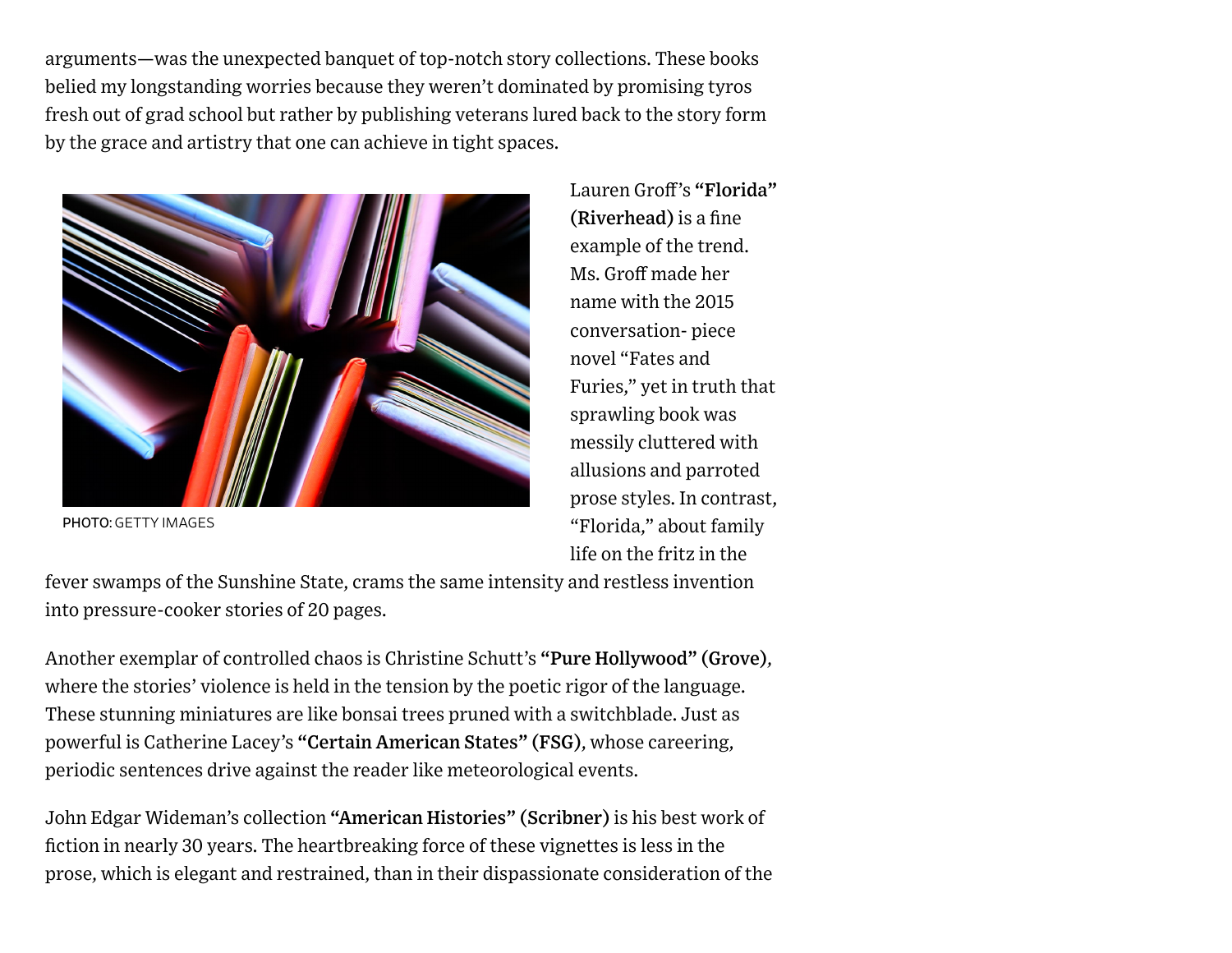country's racial traumas. One story imagines a debate between John Brown and Frederick Douglass; in another, set in the present, a man sits on New York's Williamsburg Bridge calmly assessing his life and the idea of ending it.

There was no shortage of page-turners, either. I loved Martin Michael Driessen's "Rivers" (AmazonCrossing), a triptych of waterborne stories, translated from the Dutch by Jon Reeder, that possess the swift-flowing readability of Jules Verne's yarns. Tatyana Tolstaya's "Aetherial Worlds" (Knopf), translated from the Russian by Anya Migdal, is a sheer raconteurial delight, filled with twinkling, lightly comic anecdotes that spin wonder from the oddities of the everyday. The most satisfying fusion of intellectual stimulation and pure storytelling is in Vandana Singh's "Ambiguity Machines" (Small Beer). These otherworldly stories imagine intergalactic space travel, breakthroughs in quantum physics and an Earth altered by global warming, but it's their soft-spoken humanism that make Ms. Singh a fitting and much-needed successor to Ursula K. Le Guin.

The possibilities of the story form were stretched and manipulated in healthy ways by the Australian iconoclast Gerald Murnane. His "Stream System" (FSG) inverts traditional narrative like a glove turned inside-out. Instead of depicting the external world, Mr. Murnane constructs a scrupulously detailed map of his mental landscape. Reading him is uncannily like viewing one man's thought process in action.

More popular was the novel-in-stories, which has emerged as the perfect form to depict the often-invisible nature of 21st-century interconnection. It was epitomized this year by Lydia Millet's "Fight No More" (Norton), a tour of the class-torn world of Los Angeles real estate, and Olga Tokarczuk's "Flights" (Riverhead), translated from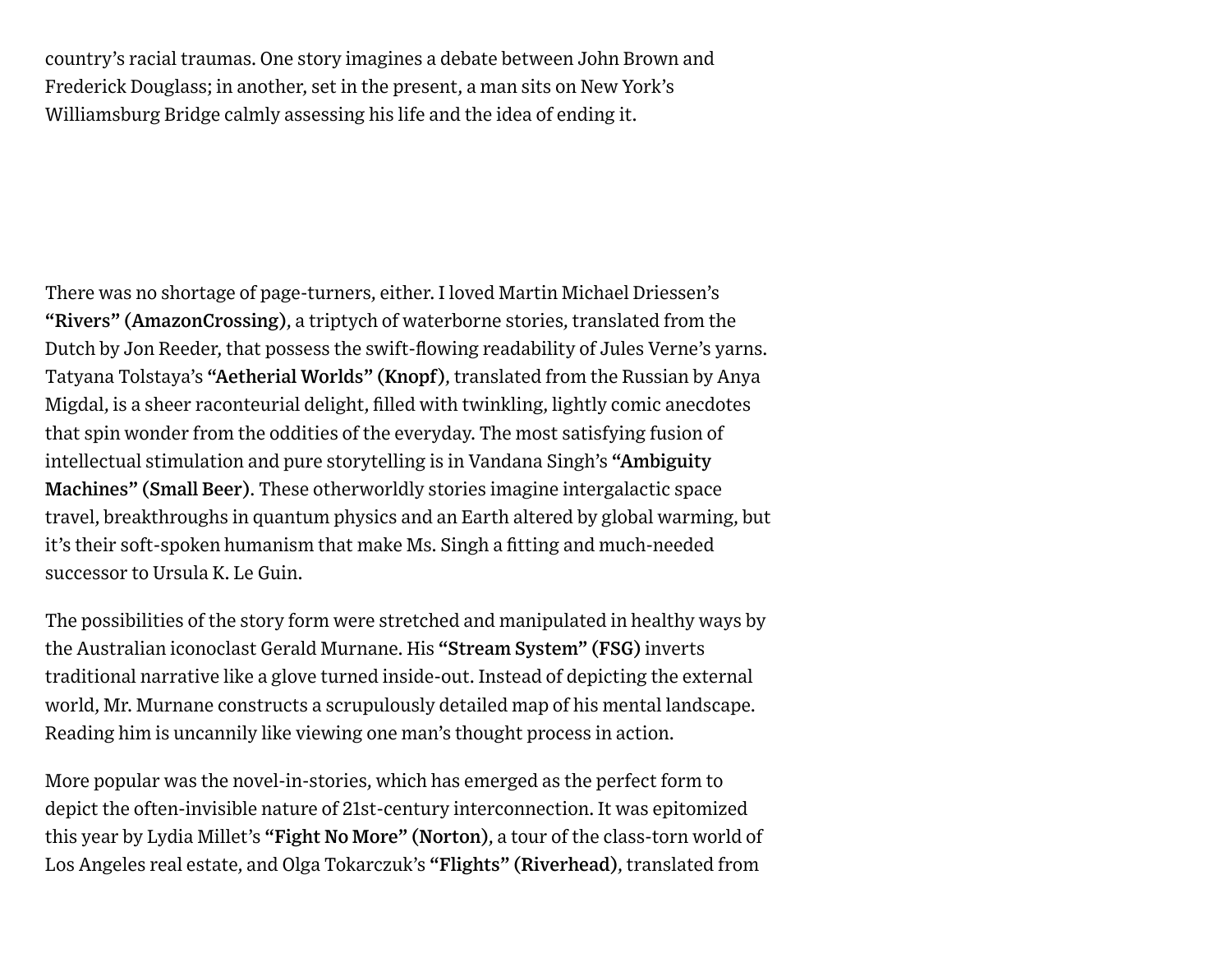the Polish by Jennifer Croft, a witty arrangement of stories and essays united by the theme of travel.

This was also an uncommonly good year for complete or newly translated collections. Margaret Jull Costa and Robin Patterson produced "The Collected Stories of Machado de Assis" (Liveright), the first comprehensive English-language edition of the stories of a 19th-century Brazilian writer who seemingly anticipated every one of the 20thcentury's avant-garde movements. "Night Train" (Little, Brown) reminded readers of the incendiary beauty of Thom Jones's short fiction, which burst into view in the 1990s and, like a comet, lost none of its effulgence upon reappearance. And from David R. Godinecame the lovely three-volume "Collected Short Stories and Novellas" of Andre Dubus, the clairvoyant chronicler of broken families whose work was overshadowed by Raymond Carver's but will in all likelihood outlive it.

Two collections were good enough to take their place alongside these classics. Thomas McGuane is the lauded author of gonzo druggie novels like "Ninety-Two in the Shade," but in one of the great recent feats of literary reinvention, he began to apply himself to the short story. "Cloudbursts" (Knopf) collects the fruit of this second act. The stories, centered on wayward men and women in Montana, infuse the traditional representation of the American West with a sense of longing and loneliness that feels wholly contemporary. Mr. McGuane always had the sensibilities of a poet, and in these mature stories he's stopped straining for comic effect. They mark the pinnacle of a brilliant career.

The same is true of the late Denis Johnson's "The Largesse of the Sea Maiden" (Random House). The book reprises the subjects of addiction, recovery and religious conviction that animated Johnson's influential 1992 collection "Jesus' Son," but again time and experience have worked their magic on the material. These stories, especially the remarkable title piece, are longer, quieter, deeper and richer than anything Johnson had written before. They wield the power of compression unique to the